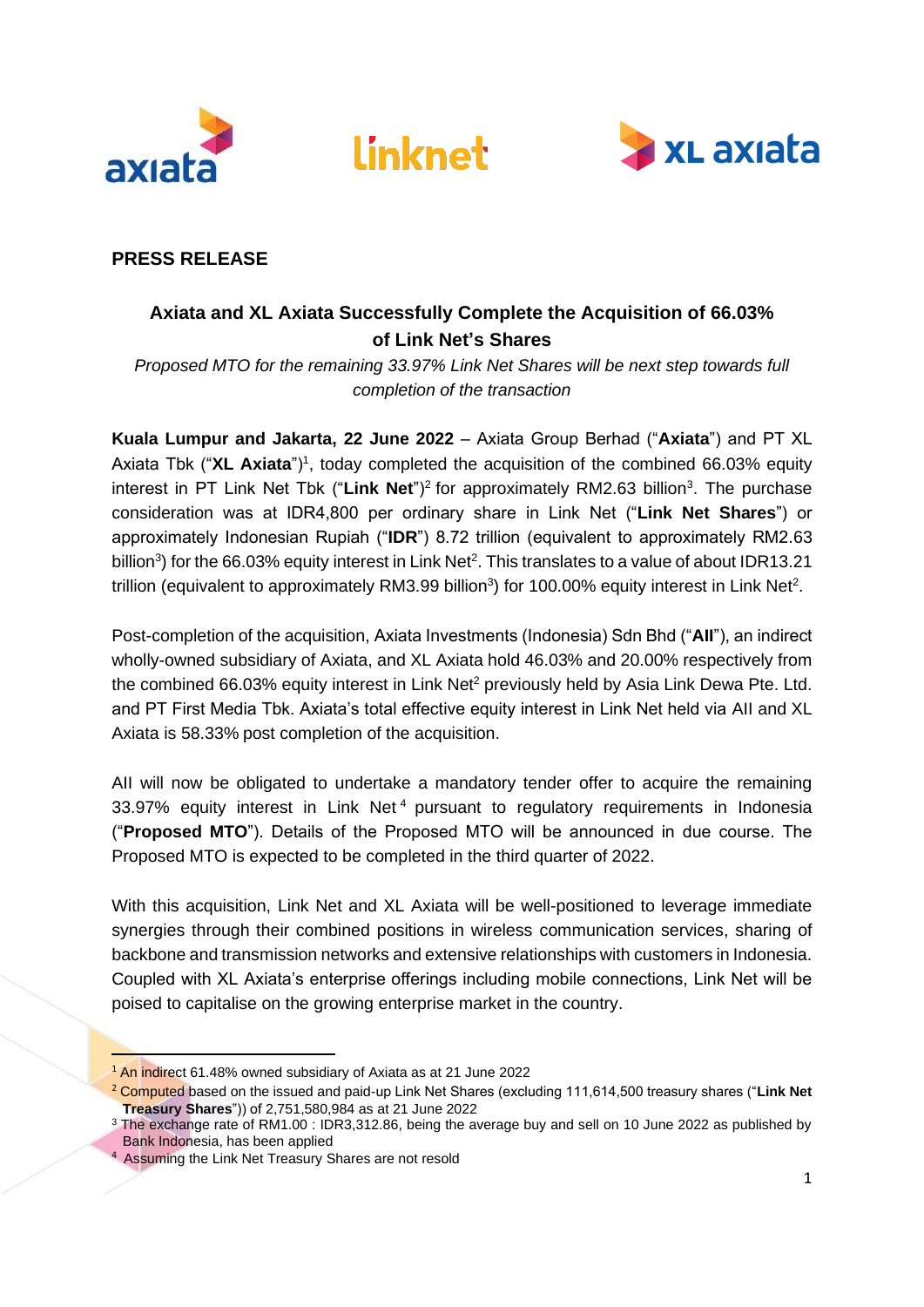Based on independent market research<sup>5</sup>, Indonesia is one of the most attractive fixed broadband markets globally, significantly underpenetrated at 13.4% in terms of household penetration. The average data consumption per connection on fixed broadband networks in Indonesia has grown at a compound annual growth rate ("**CAGR**") of 44.4% from 2016 to 2020 and is expected to continue increasing at a CAGR of approximately 27.9% from 2020 to 2026. Indonesia is also one of the fastest growing broadband markets in the world with fixed connections poised for significant expansion at a CAGR of approximately 14.4%. Furthermore, household penetration is expected to increase to 27.5% by 2026, driven by a growing addressable market, escalating data use and the robust growth in Indonesia's disposable income per capita.

Link Net's network coverage extends across the populous cities of Indonesia including Greater Jakarta, Sumatera Island, West Java, Central Java, East Java, and Bali. In addition to a network that reaches about 2.9 million homes, its enterprise portfolio serves approximately  $2,400$  customers<sup>6</sup> which includes government, financial services, and large multinational corporate institutions, as well as digital businesses. It commenced commercial operations in 2000 and has demonstrated a strong operational and financial track record through the years. For the financial year ended 31 December 2021, on a year-on-year basis Link Net's revenue rose 10.3% to approximately IDR4.5 trillion (equivalent to approximately RM1.3 billion<sup>7</sup>).

## **Commentaries**

Axiata's Joint Acting Group CEOs Dr Hans Wijayasuriya and Vivek Sood said, "The completion of the Link Net acquisition marks a significant milestone in the evolution of Axiata's operations in the region. As we welcome Link Net into the Axiata Family, we strengthen our position as a Regional Digital Champion in the delivery of Converged Telecommunication Services in line with our ethos of 'Advancing Asia'. Link Net is among the leading providers of high-speed broadband and cable TV in Indonesia, reaching 2.9 million homes across 23 cities, serving approximately 855,000 broadband and approximately 837,000 cable TV customers respectively. The well experienced and accomplished team at Link Net will be accelerating the company's growth opportunities within existing as well as under-served areas. Increasing the momentum of our participation in Indonesia's rapidly advancing digital economy is an exciting proposition we share with the Link Net Team."

XL Axiata's President Director & CEO, Dian Siswarini said, "We are very excited about the potential and possibilities this acquisition will unleash. Since the announcement, we have identified multiple areas of synergies that can be unlocked together with Link Net, leveraging our collective strength in mobile connectivity, fixed broadband and content. This will support

<sup>&</sup>lt;sup>5</sup> Independent market study report on Indonesia's telecommunications market by Analysys Mason Pte. Limited

<sup>6</sup> Based on Link Net's report as of 31 December 2021

<sup>&</sup>lt;sup>7</sup> The exchange rate of IDR100.00 : RM0.0290, being the average middle rate prevailing at 5.00 p.m. on 31 December 2021 as published by Bank Negara Malaysia, has been applied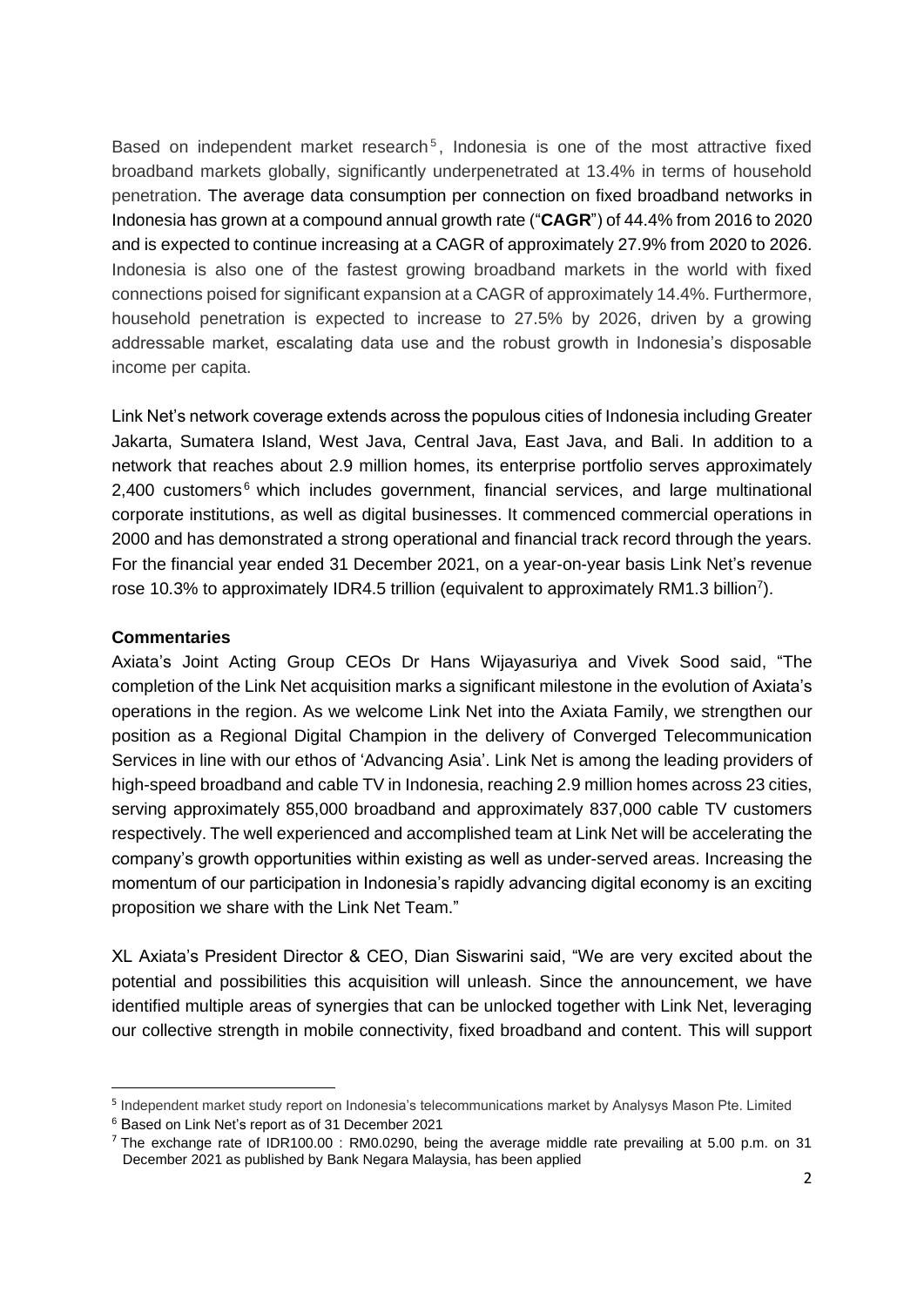us in achieving our vision to be a leading converged operator by providing seamless integrated solutions to our increasingly digitally-savvy customers."

Link Net's President Director and CEO, Marlo Budiman, "Together with our new partners we look forward to being able to provide converged fixed line broadband and mobile service propositions to both our residential and enterprise clients. Indonesia's high speed broadband market remains deeply underpenetrated and the ability to provide a wider and more comprehensive product offering will contribute to future growth and benefit all our stakeholders. There is opportunity for significant synergies from the sharing of backbone and transmission networks and strategic alignment on revenue enhancement and cost efficiency measures. These opportunities are enhanced by Link Net's extensive relationships with business partners and customers. Myself along with my management team warmly welcome our new shareholders and firmly believe our partnership will contribute to great outcomes for customers and sustained growth in future shareholder value."

## -Ends-

### **About Axiata**

In pursuit of its vision to be The Next Generation Digital Champion by 2024, Axiata is a diversified telecommunications and digital conglomerate operating Digital Telcos, Digital Businesses and Infrastructure businesses across a footprint spanning ASEAN and South Asia.

The Group has controlling stakes in market-leading mobile and fixed operators in the region including 'Celcom' in Malaysia, 'XL' and 'Link Net' in Indonesia, 'Dialog' in Sri Lanka, 'Robi' in Bangladesh, 'Smart' in Cambodia and 'Ncell' in Nepal. Axiata's regional digital business verticals comprise "Boost" a fintech play, and 'ADA', a digital analytics and AI company. 'edotco' is among the top 10 independent TowerCos globally, operating in nine countries to deliver telecommunications infrastructure services.

As a committed and long-term investor, the Group actively supports and drives young talent development; community outreach; as well as climate change initiatives. Axiata's broader goal of Advancing Asia aims to piece together the best in the region in terms of innovation, connectivity and talent to drive digital inclusion and sustainable progress across our markets. Find out more at [www.axiata.com](https://aus01.safelinks.protection.outlook.com/?url=http%3A%2F%2Fwww.axiata.com%2F&data=05%7C01%7Canuja%40axiata.com%7C9653918c5887496f8a1108da4f783111%7Ce08bcf38c52244a48d2e33a36b7639de%7C0%7C0%7C637909674895054656%7CUnknown%7CTWFpbGZsb3d8eyJWIjoiMC4wLjAwMDAiLCJQIjoiV2luMzIiLCJBTiI6Ik1haWwiLCJXVCI6Mn0%3D%7C3000%7C%7C%7C&sdata=PxoovSo1HePQd1YOeqI4ZegrPRw7Ql1S4bS5zT4ZZKc%3D&reserved=0)

**For media enquiries, please contact:**

Anuja Ravendran Corporate Communications Tel: +6012-2380581 Email[: anuja@axiata.com](mailto:anuja@axiata.com)

#### **About XL Axiata**

XL Axiata is one of the leading mobile telecommunications companies in Indonesia. XL Axiata focuses on providing convergence services to provide convenience for people's life activities and encourage the development of Indonesia's digital economy. Starting its commercial operations on 8 October 1996, XL Axiata currently provides a variety of services for retail and corporate subscribers supported by a wide and quality network throughout Indonesia. Since 2015, XL Axiata has implemented a quality 4G LTE network on a national scale, then continued with 5G network development in the third quarter of 2021. XL Axiata is part of the Axiata Group together with Celcom (Malaysia), Dialog (Sri Lanka), Robi (Bangladesh), Smart (Cambodia), Ncell (Nepal), Boost, ADA, edotco and Link Net (Indonesia).